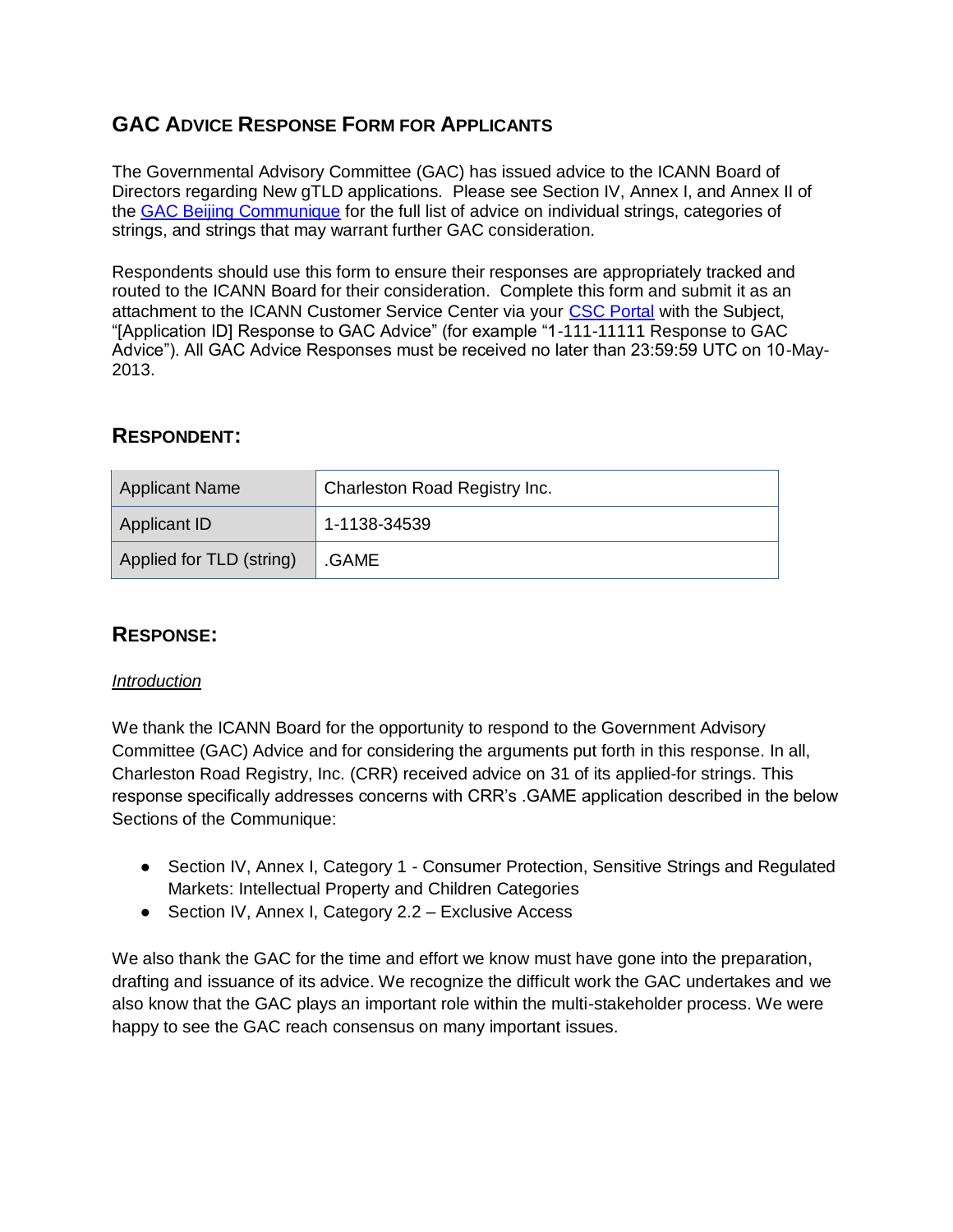CRR has always been and remains very committed to the security and stability of the domain name system as well as the success of the new generic top-level domain (gTLD) program and it is in that spirit that we submit the following response to the GAC advice.

#### *Purpose of the .GAME TLD*

CRR has stated in its response to question 18(a), Mission/Purpose of the proposed gTLD states:

> *The proposed gTLD will provide the marketplace with direct association to the term, "game." The mission of this gTLD, .game, is to provide a dedicated domain space in which registrants can enact second level domains that position content relating to uses of the term "game," included but not limited to board games, video games, mobile gaming applications, and sports games. Charleston Road Registry believes that registrants will find value in associating with this gTLD, which could have a vast array of purposes for enterprises, small businesses, groups or individuals seeking to associate with the term "game." Charleston Road Registry expects these uses may include but are not limited to applications such as branded second level domains (miltonbradley.games), direct links to a particular offering (wordswithfriends.game, finalfantasy.game), and sports content (bearsfootball.game).*

## *Category 1 GAC Safeguard Advice Does Not Apply to CRR's .GAME Application*

The GAC's Category 1 safeguard advice asks that strings that are linked to regulated or professional sectors provide additional consumer protections.

Category 1 safeguard advice suggests additional safeguards should apply to the .GAME string under the Intellectual Property or the Children Categories. It is our belief the safeguard advice the GAC has requested for this string does not apply to CRR's application for .GAME as "game" is not part of a regulated or professional sector involving a level of implied trust from consumers and carrying higher levels of risk associated with consumer harm. Further, we are not targeting children with the .GAME TLD. The term "game" is a generic word that is not directly related to any particular type of intellectual property nor is it solely used to relating to children. Further, CRR has adopted a set of safeguards that go above and beyond safeguards required by the Applicant Guidebook and as such, we feel that all of our TLDs will offer consumers considerable protections against abuse.

## *Additional Safeguards Provided for All CRR Applications*

Finally, as part of our commitment to improving the Internet ecosystem through the new gTLD program, CRR seeks to mitigate the problem of abusive registrations and uses of domain names. We recognize that such abuses create security and stability issues for the registry, registrars, and registrants, as well as for users of the Internet in general. Accordingly, CRR will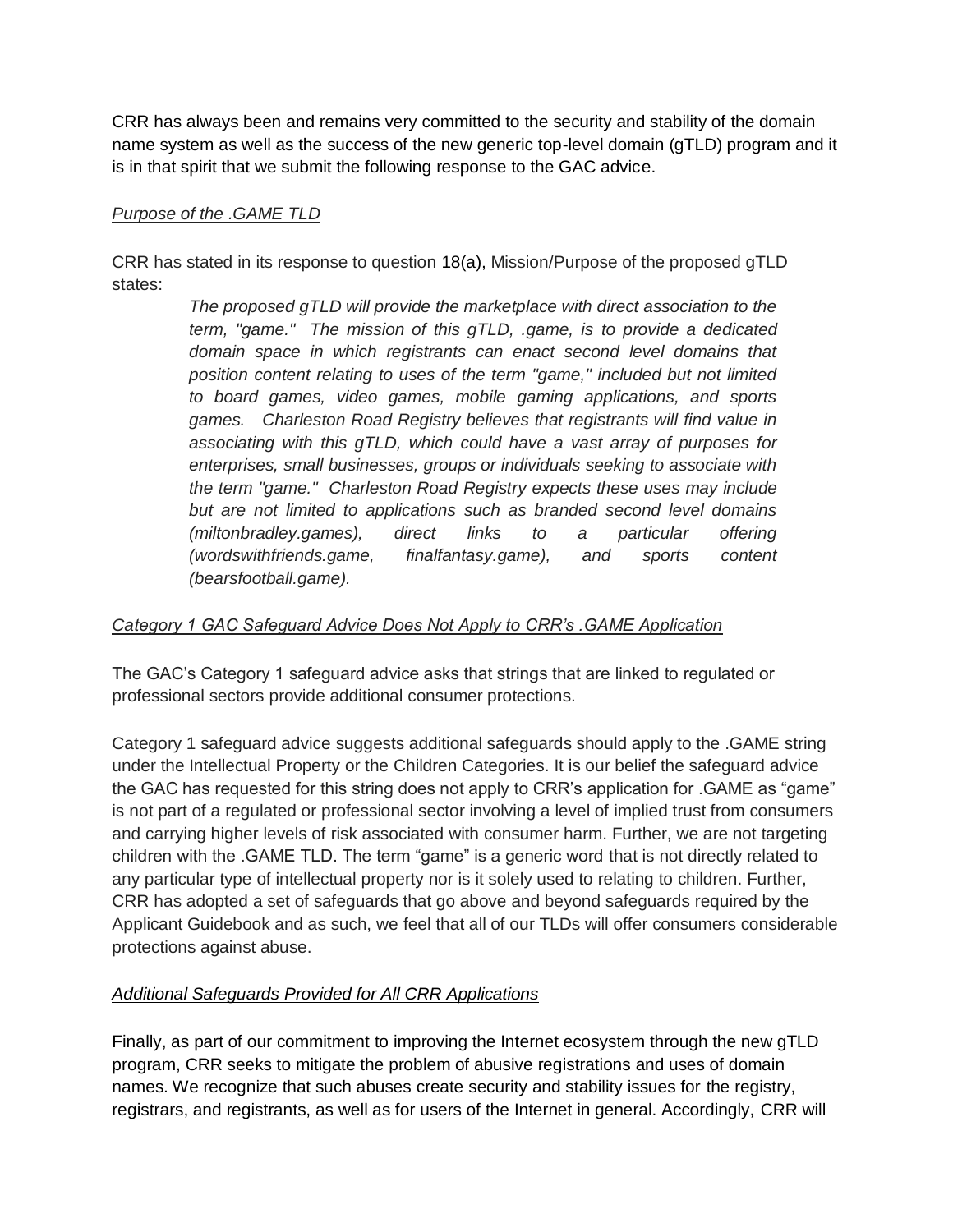work hand-in-hand with our parent company, Google Inc., to provide a secure Internet space for all of our new gTLD registries, where harmful practices such as phishing, malware, spamming, pharming, and child pornography are not tolerated. Our robust abuse policy will ensure that CRR has the authority to suspend, cancel, or transfer domain names that violate such prohibitions.

In addition, we have worked with the community to develop additional intellectual property rights protection mechanisms that build upon ICANN's requirements, stipulated in the Applicant Guidebook, but still allow for ample competition and choice on the Internet. In addition to the carefully negotiated requirements mandated by ICANN, CRR has committed to double the length of the mandatory Sunrise Period from 30 days to 60 days and to extend the Trademark Claims Service indefinitely for all of our open registries. The recent expansion of the Claims Service that allows up to 50 previously abused strings per Trademark Clearinghouse submission to be included, coupled with our indefinite Claims Service significantly reduce rights holders' burdens by reducing monitoring costs and deterring potential cybersquatters. CRR's commitment to engage in pre-registration verification of potential domain name registrants should further serve to reduce fraudulent practices and to facilitate better communication between the parties to a dispute.

We believe that such measures provide strong safeguards against potential abuse across CRR's registries, and we will continue to maintain an open dialogue with the community as we work on drafting and implementing our policies.

## *CRR's Response to Category 2.2 - Exclusive Access Safeguard Advice for .GAME*

CRR notes .GAME is a listed string under the GAC's Category 2.2 Exclusive Access safeguard advice. Our application for .GAME is an open TLD model and not an exclusive access TLD model. Exclusive access model means the TLD is limited to the exclusive use of the applicant whereas our open TLD model means the TLD is open to all ICANN-accredited registrars, and registration of domain names in the TLD will be open to all. Therefore, it is our belief that CRR's application for .GAME is not a member of the GAC's Category 2 - Exclusive Access safeguard advice.

## *Conclusion*

CRR believes its application for .GAME should not be included on the GAC's list of applications subject to Category 1 safeguard advice. Category 1 GAC Advice is meant to address higher risk levels associated with strings linked to regulated or professional sectors. .GAME is intended to pertain to things associated with games, such as board games, video games, mobile gaming applications, and sports games, and is not linked to any regulated or professional sector nor is it related to any particular type of intellectual property or children specifically. Therefore, we respectfully request that CRR's application for .GAME note be included on the list subject to Category 1 safeguard advice from the GAC. In addition, because our application for .GAME is an open access TLD model and not an exclusive access TLD model it is our belief that CRR's